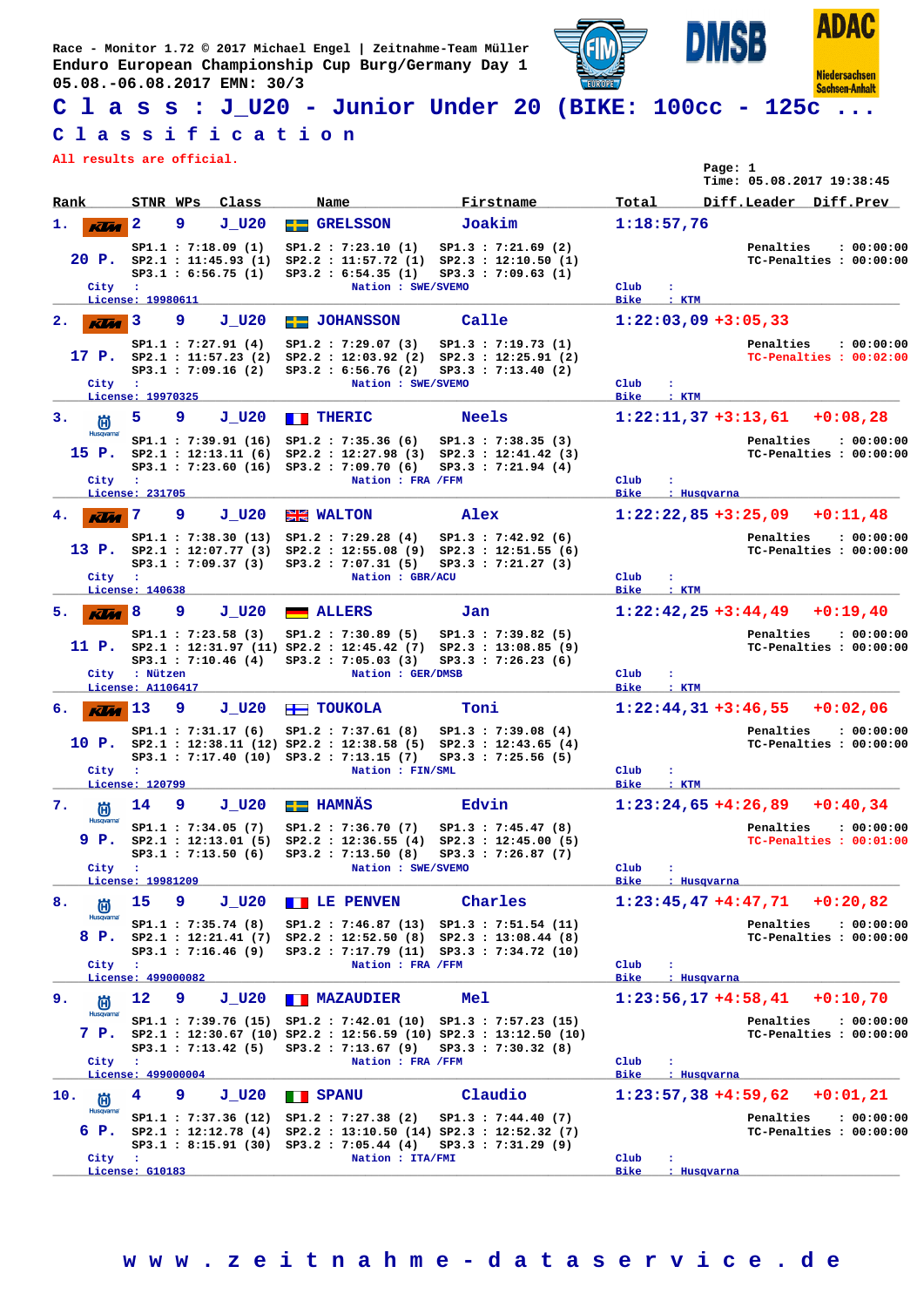

# **C l a s s : J\_U20 - Junior Under 20 (BIKE: 100cc - 125c ...**

### **C l a s s i f i c a t i o n**

**All results are official.**

|                           |                                                               |                                                   |                                                                                                                                                                                                                  |                          | Page: 2<br>Time: 05.08.2017 19:38:45                                                                |
|---------------------------|---------------------------------------------------------------|---------------------------------------------------|------------------------------------------------------------------------------------------------------------------------------------------------------------------------------------------------------------------|--------------------------|-----------------------------------------------------------------------------------------------------|
| Rank                      | Class<br>STNR WPs                                             | Name                                              | Firstname                                                                                                                                                                                                        | Total                    | Diff.Leader Diff.Prev                                                                               |
| 11.<br><b>KUM</b>         | 9<br>J U20<br>11                                              | <b>CLEMENTE</b>                                   | Tomas                                                                                                                                                                                                            |                          | $1:24:29,00 + 5:31,24$<br>$+0:31,62$                                                                |
| 5 P.<br>City<br>License:  | SP1.1 : 7:39.45 (14)<br>$SP3.1$ : 7:15.73 (7)<br>$\mathbf{H}$ | Nation : PRT/FMP                                  | SP1.2 : 7:45.89 (12) SP1.3 : 7:56.56 (14)<br>SP2.1: 12:28.88 (9) SP2.2: 12:59.63 (11) SP2.3: 13:16.88 (11)<br>SP3.2 : 7:19.69 (13) SP3.3 : 7:46.29 (13)                                                          | Club<br>÷<br><b>Bike</b> | Penalties<br>: 00:00:00<br>TC-Penalties : 00:00:00<br>: KTM                                         |
| $12.$ KVM                 | 30<br>9<br>$J$ $U20$                                          | <b>FRIEDRICH</b>                                  | Robert                                                                                                                                                                                                           |                          | $1:25:23,55+6:25,79$<br>$+0:54,55$                                                                  |
| City                      | $SP3.1$ : 7:16.38 (8)<br>$\cdot$ :<br>License: 499000132      | Nation : CZE/ACCR                                 | SP1.1: 7:49.60 (22) SP1.2: 7:49.19 (15) SP1.3: 7:55.89 (13)<br>4 P. $SP2.1$ : 12:50.23 (16) $SP2.2$ : 13:07.34 (13) $SP2.3$ : 13:29.12 (16)<br>SP3.2 : 7:16.04 (10) SP3.3 : 7:49.76 (14)                         | Club<br>÷<br><b>Bike</b> | Penalties<br>: 00:00:00<br>TC-Penalties : 00:00:00<br>: KTM                                         |
| 13.                       | 19<br>9<br>$J$ _U20                                           | <b>BONAZZI</b>                                    | Giovanni                                                                                                                                                                                                         |                          | $1:25:32,56 + 6:34,80$<br>$+0:09,01$                                                                |
| City                      | $\sim$ 100                                                    | Nation : ITA/FMI                                  | SP1.1: 7:42.08 (17) SP1.2: 7:45.88 (11) SP1.3: 7:49.94 (10)<br>3 P. SP2.1 : 12:53.45 (18) SP2.2 : 13:18.05 (17) SP2.3 : 13:32.55 (17)<br>SP3.1: 7:22.33 (15) SP3.2: 7:18.01 (12) SP3.3: 7:50.27 (15)             | Club<br>÷                | Penalties<br>: 00:00:00<br>TC-Penalties : 00:00:00                                                  |
|                           | License: L00256                                               |                                                   |                                                                                                                                                                                                                  | <b>Bike</b><br>:TM       |                                                                                                     |
| 14.<br><b>KLM</b><br>City | 28<br>$J_U20$<br>9<br>$\sim$ 100<br>License: 499500132        | <b>MERMIER</b><br><b>TTT</b><br>Nation : FRA /FFM | Pierrick<br>SP1.1: 7:45.64 (18) SP1.2: 7:52.39 (17) SP1.3: 8:15.91 (24)<br>2 P. SP2.1 : 12:39.80 (13) SP2.2 : 13:03.73 (12) SP2.3 : 13:19.24 (12)<br>SP3.1: 7:24.68 (18) SP3.2: 7:29.90 (19) SP3.3: 8:06.66 (20) | Club<br>÷<br><b>Bike</b> | $1:25:57,95+7:00,19$<br>$+0:25,39$<br>Penalties<br>: 00:00:00<br>TC-Penalties : 00:00:00<br>$:$ KTM |
| $15.$ KIM                 | 21<br>9<br>J U20                                              | <b>GÖRNER</b>                                     | Florian                                                                                                                                                                                                          |                          | $1:26:16,68 +7:18,92$<br>$+0:18,73$                                                                 |
| City                      | $\mathbf{r}$                                                  | Nation : GER/DMSB                                 | SP1.1: 7:48.62 (21) SP1.2: 7:59.98 (21) SP1.3: 8:05.82 (19)<br>1 P. $SP2.1: 12:48.32 (14) SP2.2: 13:30.00 (20) SP2.3: 13:35.58 (18)$<br>SP3.1: 7:23.84 (17) SP3.2: 7:22.95 (15) SP3.3: 7:41.57 (11)              | Club                     | Penalties<br>: 00:00:00<br>TC-Penalties : 00:00:00                                                  |
| $16.$ KM                  | License: B1177406<br>31<br>9<br>J U20                         | <b>EXAVIZZOLA</b>                                 | Leonardo                                                                                                                                                                                                         | <b>Bike</b>              | $:$ KTM<br>$1:26:38,98+7:41,22$<br>$+0:22,30$                                                       |
| City                      | $\mathbf{r}$<br>License: 100999                               | Nation : ITA/FMI                                  | SP1.1: 7:49.98 (23) SP1.2: 8:09.03 (23) SP1.3: 8:10.24 (21)<br>SP2.1: 12:52.91 (17) SP2.2: 13:14.67 (15) SP2.3: 13:27.67 (14)<br>SP3.1: 7:29.23 (21) SP3.2: 7:27.47 (18) SP3.3: 7:57.78 (17)                     | Club<br>÷<br><b>Bike</b> | Penalties<br>: 00:00:00<br>TC-Penalties : 00:00:00<br>: KTM                                         |
| 17.<br>偤                  | 29<br>9<br>$J$ $U20$                                          | <b>E CAMACHO</b>                                  | Enzo                                                                                                                                                                                                             |                          | $1:27:13,81+8:16,05$<br>$+0:34.83$                                                                  |
| <b>Husqvarna</b><br>City  | $\sim$ 1                                                      | Nation : FRA / FFM                                | SP1.1: 7:46.94 (20) SP1.2: 7:57.40 (19) SP1.3: 8:09.06 (20)<br>SP2.1 : 12:49.62 (15) SP2.2 : 13:17.45 (16) SP2.3 : 14:12.41 (22)<br>SP3.1: 7:21.07 (13) SP3.2: 7:37.57 (21) SP3.3: 8:02.29 (19)                  | Club<br>÷                | Penalties<br>: 00:00:00<br>TC-Penalties : 00:00:00                                                  |
| 18.<br><b>KIM</b>         | License: 499500035<br>17<br>9<br>$J$ $U20$                    | <b>TERESTALE</b>                                  | Enrico                                                                                                                                                                                                           | Bike                     | : Husqvarna<br>$1:28:08,64$ +9:10,88<br>$+0:54,83$                                                  |
| City :                    | License: R03010                                               | Nation : ITA/FMI                                  | SP1.1: 7:57.79 (27) SP1.2: 7:58.49 (20) SP1.3: 8:03.47 (17)<br>$SP2.1 : 13:04.17 (23) SP2.2 : 13:26.64 (19) SP2.3 : 13:41.54 (19)$<br>SP3.1: 7:33.40 (23) SP3.2: 7:25.55 (16) SP3.3: 7:57.59 (16)                | $_{\text{Club}}$<br>Bike | Penalties<br>: 00:00:00<br>TC-Penalties : 00:01:00<br>$:$ KTM                                       |
| 19.<br><b>KLAC</b>        | $J$ $U20$<br>18<br>9                                          | $\overline{H}$ KIRJAVAINEN                        | Kosti                                                                                                                                                                                                            |                          | $1:28:08,98$ +9:11,22<br>$+0:00,34$                                                                 |
| City :                    | SP1.1 : 7:30.51(5)<br>License: 230899                         | Nation : FIN/SML                                  | SP1.2: 7:49.29 (16) SP1.3: 8:04.65 (18)<br>SP2.1: 13:03.30 (22) SP2.2: 13:25.40 (18) SP2.3: 14:51.57 (25)<br>SP3.1: 7:25.83 (19) SP3.2: 7:40.00 (23) SP3.3: 8:18.43 (23)                                         | Club<br>÷<br><b>Bike</b> | Penalties<br>: 00:00:00<br>TC-Penalties : 00:00:00<br>$:$ KTM                                       |
| 20.<br><b>KLM</b>         | 26<br>9<br>$J$ $U20$                                          | <b>ARENDSEN</b>                                   | Jan-Willem                                                                                                                                                                                                       |                          | $1:28:45,49$ +9:47,73<br>$+0:36,51$                                                                 |
| City                      | $\mathbf{R}$<br>License: 282368                               | Nation : NED/KNMV                                 | SP1.1: 7:54.44 (26) SP1.2: 7:47.85 (14) SP1.3: 7:54.42 (12)<br>$SP2.1 : 13:33.48 (26) SP2.2 : 13:35.66 (23) SP2.3 : 13:28.41 (15)$<br>SP3.1: 7:21.90 (14) SP3.2: 7:26.73 (17) SP3.3: 7:42.60 (12)                | Club<br>÷<br><b>Bike</b> | Penalties<br>: 00:00:00<br>TC-Penalties : 00:02:00<br>: KTM                                         |
|                           |                                                               |                                                   |                                                                                                                                                                                                                  |                          |                                                                                                     |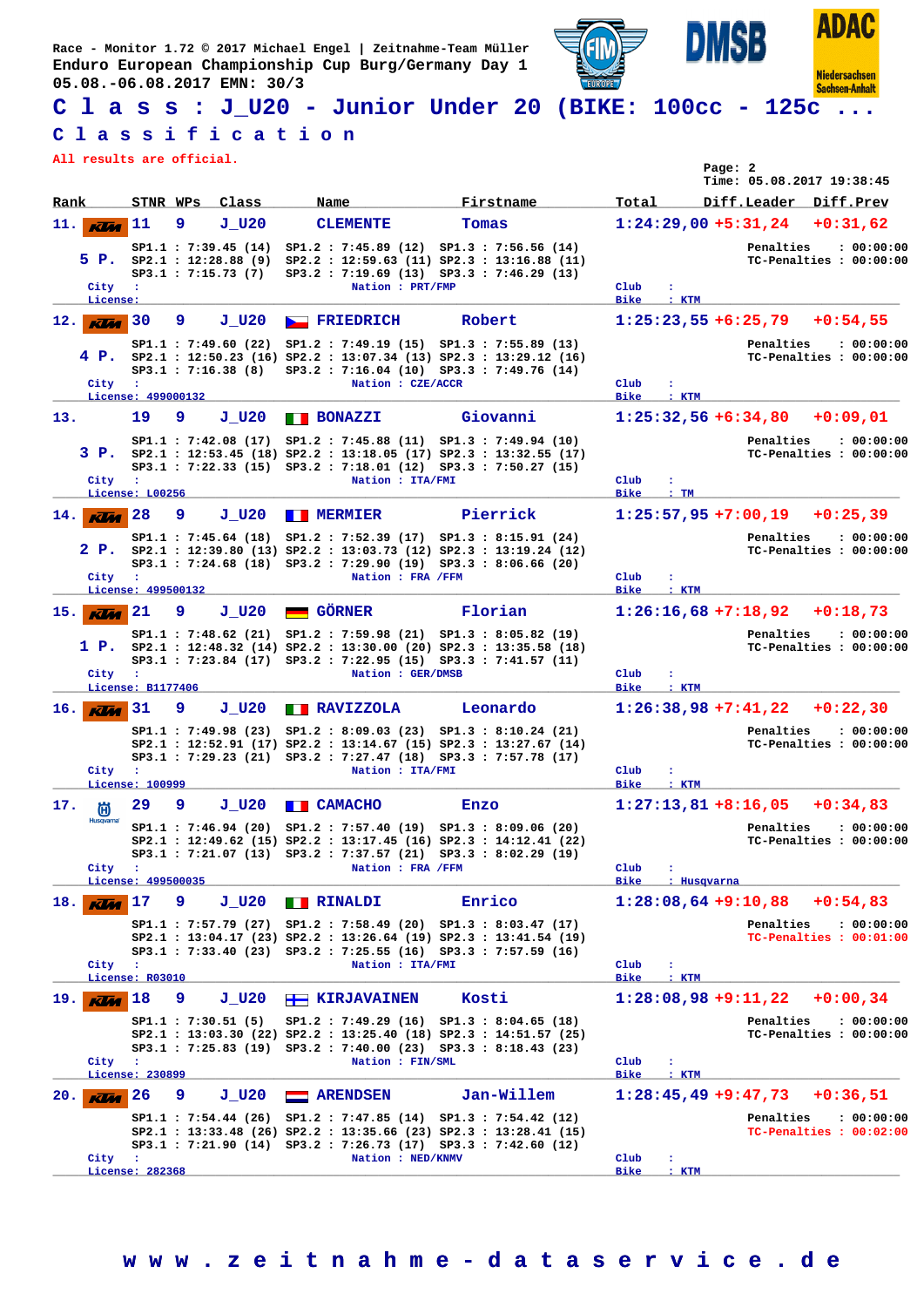

# **C l a s s : J\_U20 - Junior Under 20 (BIKE: 100cc - 125c ...**

### **C l a s s i f i c a t i o n**

**All results are official.**

| All results are official.      |                                                 |   |                                                                                                         |                       |                                                                                                                                              |                                      |                                                                                                                                                                                                   |                                      |              |                               | Page: 3 | Time: 05.08.2017 19:38:45       |                                                     |
|--------------------------------|-------------------------------------------------|---|---------------------------------------------------------------------------------------------------------|-----------------------|----------------------------------------------------------------------------------------------------------------------------------------------|--------------------------------------|---------------------------------------------------------------------------------------------------------------------------------------------------------------------------------------------------|--------------------------------------|--------------|-------------------------------|---------|---------------------------------|-----------------------------------------------------|
| Rank                           | STNR WPs                                        |   | Class                                                                                                   | Name                  |                                                                                                                                              |                                      | Firstname                                                                                                                                                                                         |                                      | Total        |                               |         | Diff.Leader Diff.Prev           |                                                     |
| 21.<br><b>KVM</b><br>City      | 20<br>$\ddot{\phantom{a}}$<br>License: 20000726 | 9 | J U20                                                                                                   |                       | <b>ANDERSSON</b><br>Nation : SWE/SVEMO                                                                                                       | Axel                                 | $SP1.1 : 8:00.23 (29) SP1.2 : 8:10.20 (24) SP1.3 : 8:02.53 (16)$<br>SP2.1: 12:58.86 (19) SP2.2: 13:37.04 (24) SP2.3: 14:02.63 (21)<br>SP3.1: 7:36.35 (24) SP3.2: 7:58.19 (25) SP3.3: 8:20.64 (24) | Club<br><b>Bike</b>                  | $\cdot$      | $1:28:46,67+9:48,91$<br>: KTM |         | Penalties                       | $+0:01.18$<br>: 00:00:00<br>TC-Penalties : 00:00:00 |
| 22.<br><b>KUM</b>              | 25                                              | 9 | J U20                                                                                                   |                       | <b>VAN ZYL</b>                                                                                                                               |                                      |                                                                                                                                                                                                   | Daniel Christiaan1:28:54,46 +9:56,70 |              |                               |         |                                 | $+0:07.79$                                          |
| City                           | $\sim$<br>License: 799000028                    |   |                                                                                                         |                       | Nation : ZAF/MSA                                                                                                                             |                                      | SP1.1: 7:52.81 (24) SP1.2: 8:06.44 (22) SP1.3: 8:10.31 (22)<br>SP2.1: 13:03.04 (21) SP2.2: 13:30.26 (21) SP2.3: 13:55.23 (20)<br>SP3.1: 7:32.00 (22) SP3.2: 7:37.67 (22) SP3.3: 8:06.70 (21)      | Club<br><b>Bike</b>                  | ÷            | $:$ KTM                       |         | Penalties                       | : 00:00:00<br>TC-Penalties : 00:01:00               |
| 23.<br>尚                       | 34                                              | 9 | J U20                                                                                                   | <b>WEIGELT</b>        |                                                                                                                                              | Karl                                 |                                                                                                                                                                                                   |                                      |              |                               |         | $1:29:46,01$ +10:48,25 +0:51,55 |                                                     |
| <b>Husqvarna</b><br>City :     | License: B1166591                               |   |                                                                                                         |                       | Nation : GER/DMSB                                                                                                                            |                                      | SP1.1: 7:58.97 (28) SP1.2: 8:15.63 (25) SP1.3: 8:21.56 (25)<br>SP2.1: 13:02.36 (20) SP2.2: 13:50.34 (25) SP2.3: 14:38.97 (24)<br>SP3.1: 7:41.10 (25) SP3.2: 7:45.13 (24) SP3.3: 8:11.95 (22)      | Club<br><b>Bike</b>                  |              | : Husqvarna                   |         | Penalties                       | : 00:00:00<br>TC-Penalties : 00:00:00               |
| 24.<br><b>KLA</b>              | 27                                              | 9 | J U20                                                                                                   | $\equiv$              | <b>BULTEN</b>                                                                                                                                |                                      | Thijs                                                                                                                                                                                             |                                      |              |                               |         | $1:30:04,65$ +11:06,89 +0:18,64 |                                                     |
| City :                         | License: 375817                                 |   |                                                                                                         |                       | Nation : NED/KNMV                                                                                                                            |                                      | SP1.1: 7:46.40 (19) SP1.2: 7:55.53 (18) SP1.3: 8:14.34 (23)<br>SP2.1: 13:12.66 (25) SP2.2: 13:34.63 (22) SP2.3: 14:19.55 (23)<br>SP3.1: 7:26.02 (20) SP3.2: 7:35.25 (20) SP3.3: 8:00.27 (18)      | Club<br><b>Bike</b>                  |              | $:$ KTM                       |         | Penalties                       | : 00:00:00<br>TC-Penalties : 00:02:00               |
| 25.<br>倘                       | 23                                              | 9 | J U20                                                                                                   |                       | <b>EE</b> JOHANSSON                                                                                                                          | Emil                                 |                                                                                                                                                                                                   |                                      |              |                               |         |                                 | $1:47:58,41$ +29:00,65 +17:53,76                    |
| <b>Husqvarna</b><br>City :     | License: 20010111                               |   |                                                                                                         |                       | Nation : SWE/SVEMO                                                                                                                           |                                      | SP1.1: 8:43.73 (32) SP1.2: 8:46.47 (27) SP1.3: 8:57.02 (26)<br>SP2.1: 14:16.49 (30) SP2.2: 14:24.00 (26) SP2.3: 15:12.34 (26)<br>SP3.1: 8:09.11 (29) SP3.2: 8:11.05 (26) SP3.3: 9:18.20 (25)      | Club<br><b>Bike</b>                  |              | : Husqvarna                   |         | Penalties                       | : 00:00:00<br>TC-Penalties : 00:12:00               |
| $K$ $\overline{M}$ $22$<br>26. |                                                 | 9 | J U20                                                                                                   |                       | <b>POHLENZ</b>                                                                                                                               |                                      | Leonhard                                                                                                                                                                                          |                                      |              |                               |         |                                 | $2:05:23,51+46:25,75+17:25,10$                      |
| City                           | $\cdot$<br>License: B1171872                    |   |                                                                                                         |                       | Nation : GER/DMSB                                                                                                                            |                                      | SP1.1: 8:27.37 (31) SP1.2: 9:08.80 (28) SP1.3: 9:26.22 (27)<br>SP2.1 : 14:04.17 (29) SP2.2 : 16:06.40 (28) SP2.3 : 16:56.88 (27)<br>SP3.1: 7:55.13 (27) SP3.2: 8:46.94 (27) SP3.3: 9:31.60 (26)   | Club<br><b>Bike</b>                  | ÷            | : KTM                         |         | Penalties                       | : 00:00:00<br>TC-Penalties : 00:25:00               |
| RET<br><b>KV</b> a             | l 6                                             | 8 | J U20                                                                                                   | <b>TELESCON</b>       |                                                                                                                                              |                                      | Adrien                                                                                                                                                                                            |                                      | 1:46:24,85   |                               |         |                                 |                                                     |
| City :                         | License: 404000001                              |   | SP1.1 : 7:36.18(9)                                                                                      |                       | SP1.2 : 7:41.31 (9)<br>$SP2.1 : 12:27.96 (8) SP2.2 : 12:40.57 (6)$<br>SP3.1: 7:20.58 (12) SP3.2: 7:21.43 (14) SP3.3: ()<br>Nation : FRA /FFM |                                      | SP1.3 : 7:49.79(9)<br>SP2.3 : 13:27.03 (13)                                                                                                                                                       | Club<br><b>Bike</b>                  | ÷            |                               |         | Penalties                       | : 00:00:00<br>TC-Penalties : 00:30:00               |
| RET<br><b>Kiki</b>             | 32                                              | 5 | J U20                                                                                                   | <b>ZIEGLER</b>        |                                                                                                                                              | Mark                                 |                                                                                                                                                                                                   |                                      | 3:18:30,76   | $:$ KTM                       |         |                                 |                                                     |
| City :                         | License: B1178194                               |   | SP3.1 : 7:43.03 (26) SP3.2 : ()                                                                         |                       | $SP1.1 : 8:06.27 (30) SP1.2 : 8:19.38 (26) SP1.3 : ()$<br>$SP2.1 : 13:52.42 (27) SP2.2 : 15:29.66 (27) SP2.3 : ()$<br>Nation : GER/DMSB      | SP3.3:()                             |                                                                                                                                                                                                   | Club<br>Bike                         | $\mathbf{r}$ | : KTM                         |         | Penalties                       | : 00:00:00<br>TC-Penalties : 02:25:00               |
| <b>RET</b><br>偤                | 10                                              | 3 | $J$ $U20$                                                                                               | <b>BERERD</b>         |                                                                                                                                              |                                      | Nathan                                                                                                                                                                                            |                                      | 2:40:05,67   |                               |         |                                 |                                                     |
| <b>Husqvarna</b><br>City :     | License: 499500118                              |   | SP1.1 : 7:36.66(10) SP1.2:()<br>SP2.1 : 13:10.50 (24) SP2.2 : ()<br>$SP3.1$ : 7:18.51 (11) $SP3.2$ : () |                       | Nation : FRA /FFM                                                                                                                            | SP1.3:()<br>SP2.3:()<br>$SP3.3$ : () |                                                                                                                                                                                                   | Club                                 |              | Bike : Husqvarna              |         | Penalties                       | : 00:00:00<br>TC-Penalties : 02:12:00               |
| RET<br><b>KVM</b>              | 24                                              | 3 | J U20                                                                                                   | $\blacksquare$ BRACIK |                                                                                                                                              |                                      | Aleksander                                                                                                                                                                                        |                                      | 4:36:45,83   |                               |         |                                 |                                                     |
| City :                         | License: 499000118                              |   | SP1.1 : 7:52.84 (25) SP1.2 : ()<br>SP2.1 : 13:56.10 (28) SP2.2 : ()<br>SP3.1 : 7:56.89 (28) SP3.2 : ()  |                       | Nation : POL/PZM                                                                                                                             | SP1.3:()<br>SP2.3:()<br>SP3.3:()     |                                                                                                                                                                                                   | Club<br>Bike                         | ÷            | $:$ KTM                       |         | Penalties                       | : 00:00:00<br>TC-Penalties : 04:07:00               |